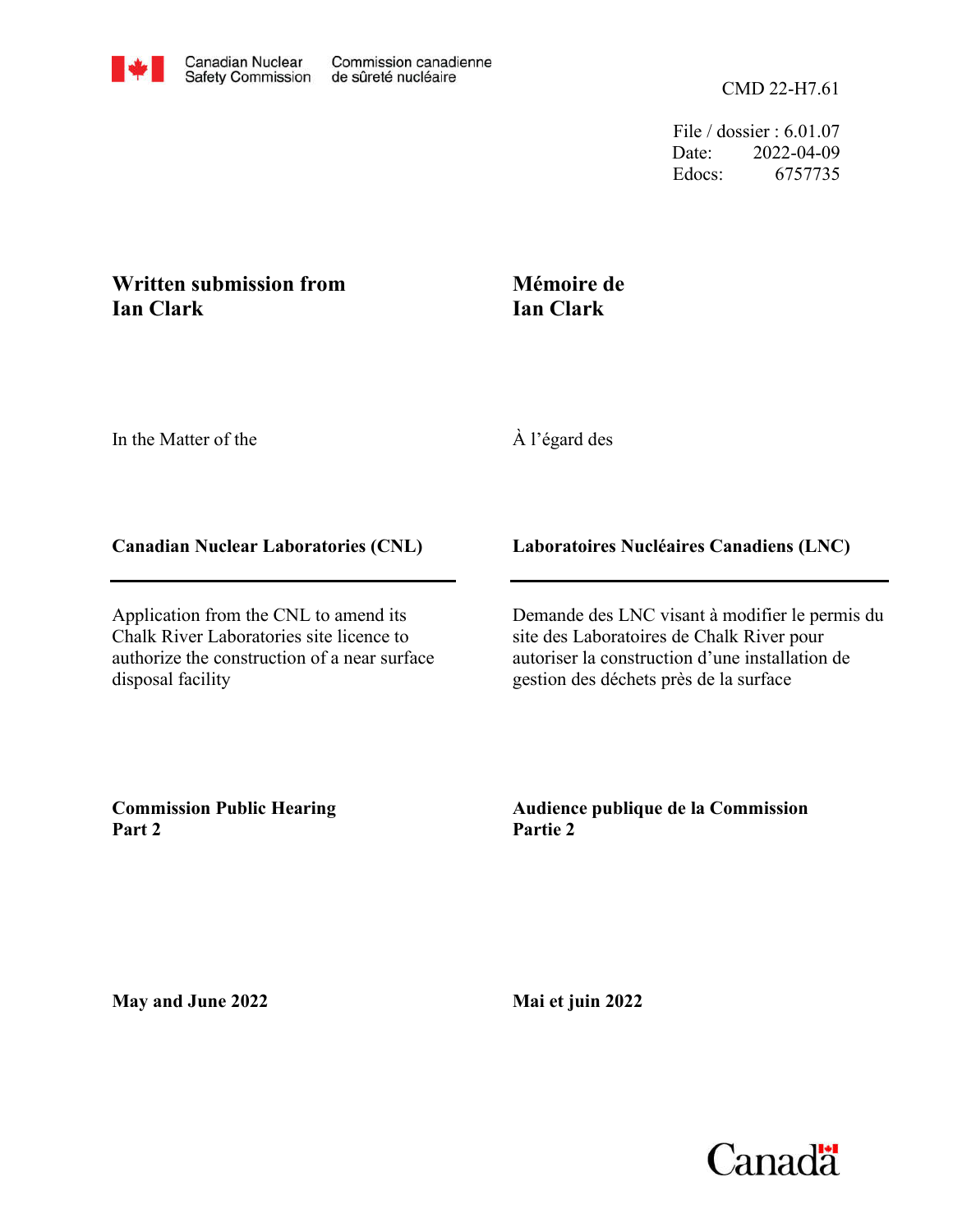

Université d'Ottawa | University of Ottawa Faculté des sciences | Faculty of Science Département des sciences de la Terre et de l'environnement | Department of Earth and Environmental Sciences Pavillon STEM Building 150 Louis-Pasteur Ottawa ON Canada K1N 6N5 <sup>2</sup><sup>®</sup> 613-562-5773 **■ 613-562-5192** geolrec@uOttawa.ca

April 8, 2022

Senior Tribunal Officer, Secretariat Canadian Nuclear Safety Commission 280 Slater Street P.O. Box 1046, Station B Ottawa, Ontario K1P 5S9

*Re: Canadian Nuclear Laboratories' application to amend its Chalk River Laboratories site licence to authorize the construction of a near surface disposal facility IAA Reference Number: 80122*

Dear Secretariat:

I would like to submit a written intervention, in advance of the upcoming public hearings, in support of the proposed NSDF for which the Canadian Nuclear Laboratories is seeking a licence.

I am an environmental geoscientist with over 40 years of research and consulting experience in groundwater and contaminants. I have been a professor at the University of Ottawa for over 30 years and currently remain active in research as Professor emeritus. Throughout my career, I have worked on solutions for geological disposal of nuclear waste. My research group was instrumental in building the safety case for the Bruce DGR project in Kincardine, Ontario, for low and intermediate level nuclear waste, which was approved and recommended for construction by the CNSC. I lead an active research group currently working on the two sites under consideration by the Nuclear Waste Management Organization for high level nuclear waste. Further, I have worked in the current waste management areas onsite at the CNL Chalk River property over the past twenty years on research projects related to contaminant migration on site and so am very familiar with the geology and hydrogeology of the site.

The proposal to construct a single, well-engineered, site for the long-term isolation of low level radioactive waste is a responsible approach to managing the existing and future waste. Past activities at the Chalk River site have produced legacy waste materials that have been maintained at a variety of sites on the CNL property with differing levels of engineered barriers. While local environmental impacts from